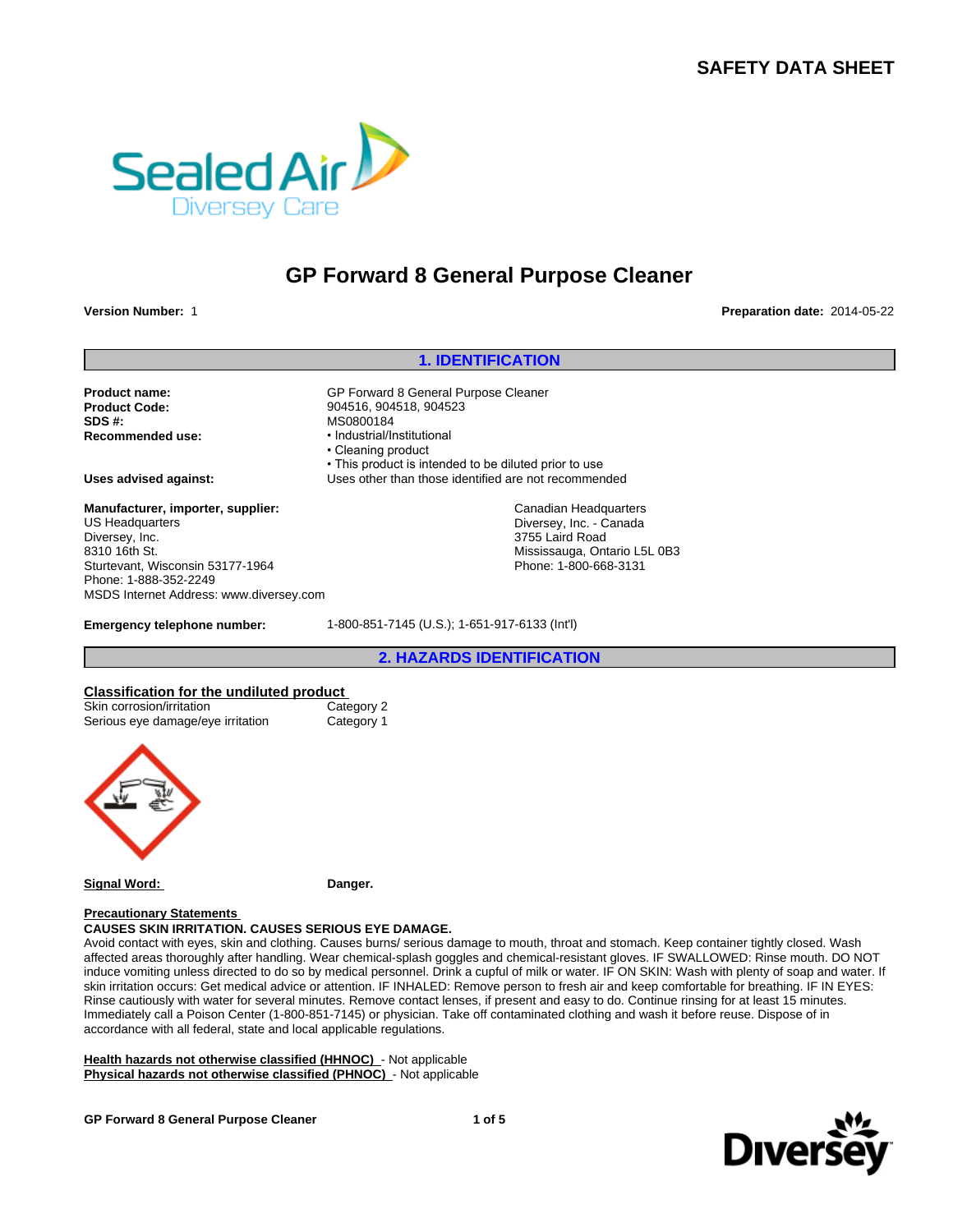#### **Classification for the diluted product** @ 1:64

This product, when diluted as stated on the label, is not classified as hazardous according to OSHA 29CFR 1910.1200 (HazCom 2012-GHS) and Canadian Hazardous Products Regulations (HPR) (WHMIS 2015-GHS).

#### **Precautionary Statements**

None required.

## **3. COMPOSITION/INFORMATION ON INGREDIENTS**

## **Classified Ingredients**

| Ingredient(s)            | CAS#       | Weight %        |
|--------------------------|------------|-----------------|
| Alcohol ethoxylates      | 68439-46-3 | $1\% - 3\%$     |
| Tetrasodium salt of EDTA | 64-02-8    | $1\% - 3\%$     |
| Sodium xylene sulfonate  | 1300-72-7  | $1\% - 3\%$     |
| Sodium silicate          | 1344-09-8  | $1\% - 3\%$     |
| Sodium hydroxide         | 1310-73-2  | $> 0.1\% - 1\%$ |
| Terpene solvent          | 68956-56-9 | $< 0.1\%$       |

\*Exact percentages are being withheld as trade secret information

## **4. FIRST AID MEASURES**

#### **Undiluted Product:**

**Eyes:** IF IN EYES: Rinse cautiously with water for several minutes. Remove contact lenses, if present and easy to do. Continue rinsing for at least 15 minutes.

**Skin:** IF ON SKIN: Wash with plenty of soap and water. If skin irritation occurs: Get medical advice/attention.

**Inhalation:** IF INHALED: Remove person to fresh air and keep comfortable for breathing.

**Ingestion:** IF SWALLOWED: Rinse mouth. DO NOT induce vomiting unless directed to do so by medical personnel. Drink a cupful of milk or water.

**Most Important Symptoms/Effects:** No information available. **Immediate medical attention and special treatment needed** Not applicable. **Aggravated Medical Conditions:** Persons with pre-existing skin disorders may be more susceptible to irritating effects.

## **Diluted Product:**

**Eyes:** Rinse with plenty of water If irritation occurs and persists, get medical attention. **Skin:** Rinse with plenty of water If irritation occurs and persists, get medical attention. **Inhalation:** No specific first aid measures are required **Ingestion:** Rinse mouth with water.

## **5. FIRE-FIGHTING MEASURES**

**Specific methods:** No special methods required<br> **Suitable extinguishing media:** The product is not flammable **Specific hazards:** 

The product is not flammable. Extinguish fire using agent suitable for surrounding fire.<br>Not applicable.

**Special protective equipment for firefighters:** As in any fire, wear self-contained breathing apparatus pressure-demand, MSHA/NIOSH (approved or equivalent) and full protective gear.

**Extinguishing media which must not be used for safety reasons:** No information available.

## **6. ACCIDENTAL RELEASE MEASURES**

**Personal precautions:** Put on appropriate personal protective equipment (see Section 8.). **Environmental precautions and clean-up methods:** Clean-up methods - large spillage. Absorb spill with inert material (e.g. dry sand or earth), then place in a chemical waste container. Use a water rinse for final clean-up.

**7. HANDLING AND STORAGE**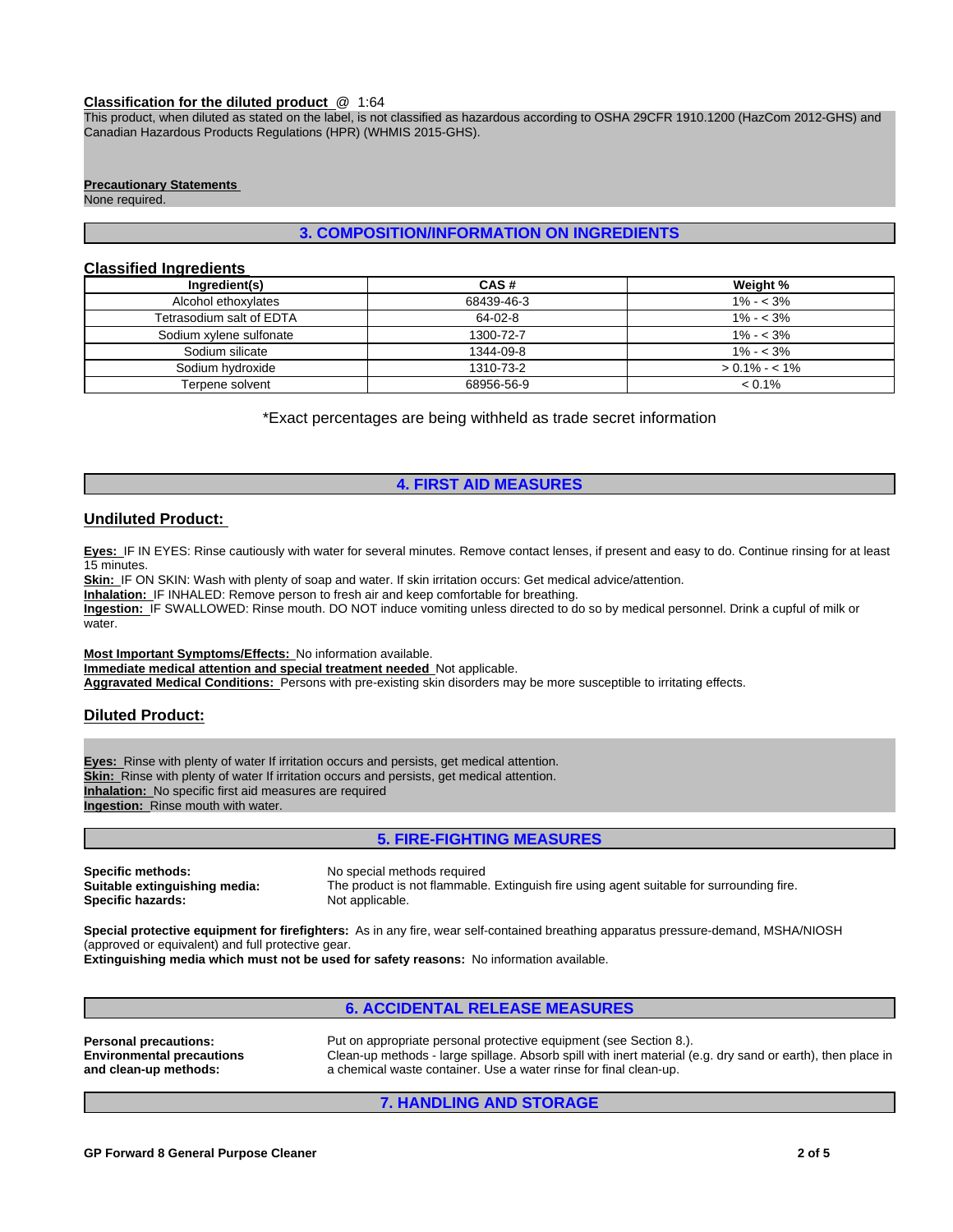**Handling:** Avoid contact with skin, eyes and clothing. Wash thoroughly after handling. FOR COMMERCIAL AND INDUSTRIAL USE ONLY. **Storage:** Protect from freezing. Keep tightly closed in a dry, cool and well-ventilated place. KEEP OUT OF REACH OF CHILDREN. **Aerosol Level (if applicable) :** Not applicable

## **8. EXPOSURE CONTROLS / PERSONAL PROTECTION**

#### **Exposure Guidelines:** .

| Ingredient(s)            | CAS#       | <b>ACGIH</b>                 | <b>OSHA</b>               |
|--------------------------|------------|------------------------------|---------------------------|
|                          |            |                              |                           |
| Alcohol ethoxylates      | 68439-46-3 |                              |                           |
| Tetrasodium salt of EDTA | 64-02-8    |                              |                           |
| Sodium xylene sulfonate  | 1300-72-7  |                              |                           |
| Sodium silicate          | 1344-09-8  |                              |                           |
| Sodium hydroxide         | 1310-73-2  | $2 \text{ mg/m}^3$ (Ceiling) | 2 mg/m <sup>3</sup> (TWA) |
| Terpene solvent          | 68956-56-9 |                              |                           |

## **Undiluted Product:**

**Engineering measures to reduce exposure:**

No special ventilation requirements General room ventilation is adequate

| <b>Personal Protective Equipment</b> |                                                                        |
|--------------------------------------|------------------------------------------------------------------------|
| Eye protection:                      | Chemical-splash goggles.                                               |
| Hand protection:                     | Chemical-resistant gloves.                                             |
| Skin and body protection:            | No special requirements under normal use conditions.                   |
| <b>Respiratory protection:</b>       | No special requirements under normal use conditions.                   |
| <b>Hygiene measures:</b>             | Handle in accordance with good industrial hygiene and safety practice. |
| <b>Diluted Product:</b>              |                                                                        |
|                                      |                                                                        |

| <b>Personal Protective Equipment</b> |                                                                        |
|--------------------------------------|------------------------------------------------------------------------|
| Eye protection:                      | No personal protective equipment required under normal use conditions. |
| Hand protection:                     | No personal protective equipment required under normal use conditions. |
| Skin and body protection:            | No personal protective equipment required under normal use conditions. |
| <b>Respiratory protection:</b>       | No personal protective equipment required under normal use conditions. |
| <b>Hygiene measures:</b>             | Handle in accordance with good industrial hygiene and safety practice. |
|                                      |                                                                        |

## **9. PHYSICAL AND CHEMICAL PROPERTIES:**

| <b>Physical State: Liquid</b>                                 | <b>Color:</b> Clear. Green                                        |
|---------------------------------------------------------------|-------------------------------------------------------------------|
| <b>Evaporation Rate: No information available</b>             | <b>Odor:</b> Citrus Fruity                                        |
| <b>Odor threshold:</b> No information available.              | <b>Boiling point/range: Not determined</b>                        |
| <b>Melting point/range: Not determined</b>                    | Decomposition temperature: Not determined                         |
| Autoignition temperature: No information available            | <b>Solubility: Completely Soluble</b>                             |
| <b>Solubility in other solvents:</b> No information available | Relative Density (relative to water): 1.033                       |
| <b>Density: 8.62 1.033</b>                                    | Vapor density: No information available                           |
| <b>Bulk density:</b> No information available                 | Vapor pressure: No information available.                         |
| <b>Flash point:</b> $> 200 \, \text{°F} > 93.3 \, \text{°C}$  | Partition coefficient (n-octanol/water): No information available |
| <b>Dilution Flash Point:</b> $> 200$ °F $> 93.3$ °C           | Viscosity: No information available                               |
| <b>Elemental Phosphorus:</b> 0 % by wt.                       | <b>VOC:</b> 0.18 % $*$                                            |
| <b>pH: 12.9</b>                                               | VOC % by wt. at use dilution $0\%$ *                              |
| <b>Dilution pH: 10.5 @ 1:64</b>                               | <b>Flammability (Solid or Gas): Not applicable</b>                |
| <b>Metal Corrosion: Not determined</b>                        |                                                                   |
|                                                               |                                                                   |

**Explosion limits: - upper:** Not determined **- lower:** Not determined

\* - Title 17, California Code of Regulations, Division 3, Chapter 1, Subchapter 8.5, Article 2, Consumer Products, Sections 94508

## **10. STABILITY AND REACTIVITY**

**Reactivity:** Not Applicable Stability: Not Applicable Stability: **Hazardous decomposition products: Materials to avoid:** Acids. **Conditions to avoid:** No information available.

The product is stable<br>None reasonably foreseeable.

**11. TOXICOLOGICAL INFORMATION**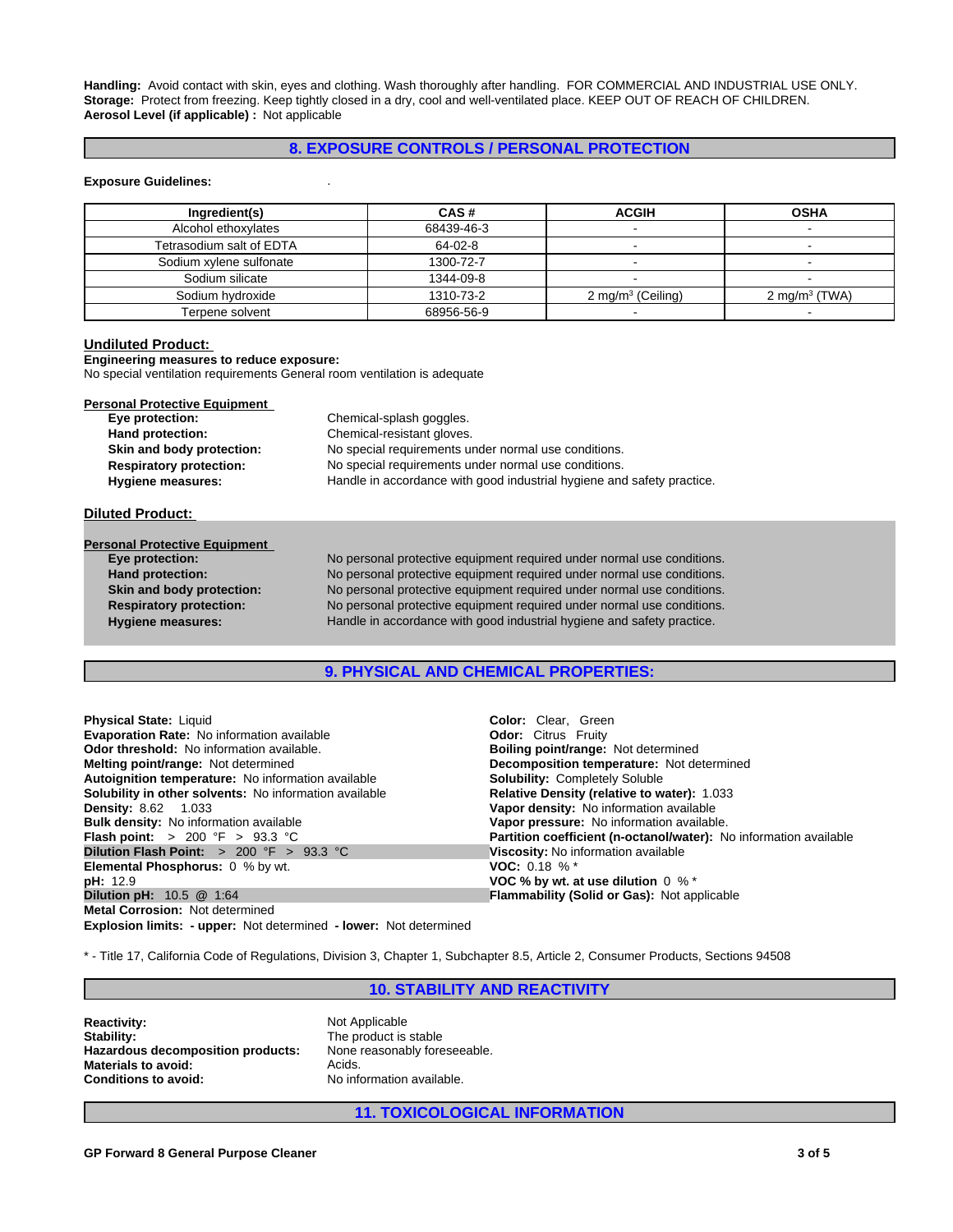#### **Information on likely routes of exposure:**

Eye contact, Skin contact, Inhalation, Ingestion

## **Delayed, immediate, or chronic effects and symptoms from short and long-term exposure**

**Skin contact:** Causes skin irritation. Symptoms may include pain (which may be delayed), redness, and/or discomfort. **Eye contact:** Corrosive. Causes serious eye damage. Symptoms may include pain, burning sensation, redness, watering, blurred vision or loss of vision.

**Ingestion:** Causes burns/ serious damage to mouth, throat and stomach. Symptoms may include stomach pain and nausea. **Inhalation:** May cause irritation and corrosive effects to nose, throat and respiratory tract. Symptoms may include coughing and difficulty breathing.

**Sensitization:** No known effects. **Target Organs (SE):** None known **Target Organs (RE):** None known

# **Numerical measures of toxicity**<br>**ATF - Oral (mg/kg):** > > > > 5000

ATE - Oral (mg/kg): **ATE - Inhalatory, mists (mg/l):** >20

## **12. ECOLOGICAL INFORMATION**

**Ecotoxicity:** No information available.

**Persistence and Degradability:** No information available.

**Bioaccumulation:** No information available.

## **13. DISPOSAL CONSIDERATIONS**

Waste from residues / unused products: This product, as sold, if discarded or disposed, is a hazardous waste according to Federal regulations (40 CFR 261.4 (b)(4)). Dispose in compliance with all Federal, state, provincial, and local laws and regulations. This product, when diluted as stated on this SDS, is not a hazardous waste according to Federal regulations (40 CFR 261.4 (b)(4)). Under RCRA, it is the responsibility of the user of the product to determine, at the time of disposal, whether the waste solution meets RCRA criteria for hazardous waste. Dispose in compliance with all Federal, state, provincial, and local laws and regulations.

**Contaminated Packaging:** Do not re-use empty containers.

**RCRA Hazard Class (undiluted product):** D002 Corrosive Waste

RCRA Hazard Class (diluted product): Not Regulated

## **14. TRANSPORT INFORMATION**

**DOT/TDG/IMDG:** Proper shipping descriptions can vary by pack size. Please refer to the Diversey HazMat Library, **only available through Internet Explorer**, http://naextranet.diversey.com/dot/, for up to date shipping information.

**DOT (Ground) Bill of Lading Description:** CLEANING, WASHING, BUFFING, OR POLISHING COMPOUNDS LIQUID

**IMDG (Ocean) Bill of Lading Description:** CLEANING, WASHING, BUFFING, OR POLISHING COMPOUNDS LIQUID

## **15. REGULATORY INFORMATION**

**International Inventories at CAS# Level** 

All components of this product are listed on the following inventories: U.S.A. (TSCA), Canada (DSL/NDSL).

**U.S. Regulations** 

**California Proposition 65:** This product is not subject to the reporting requirements under California's Proposition 65.